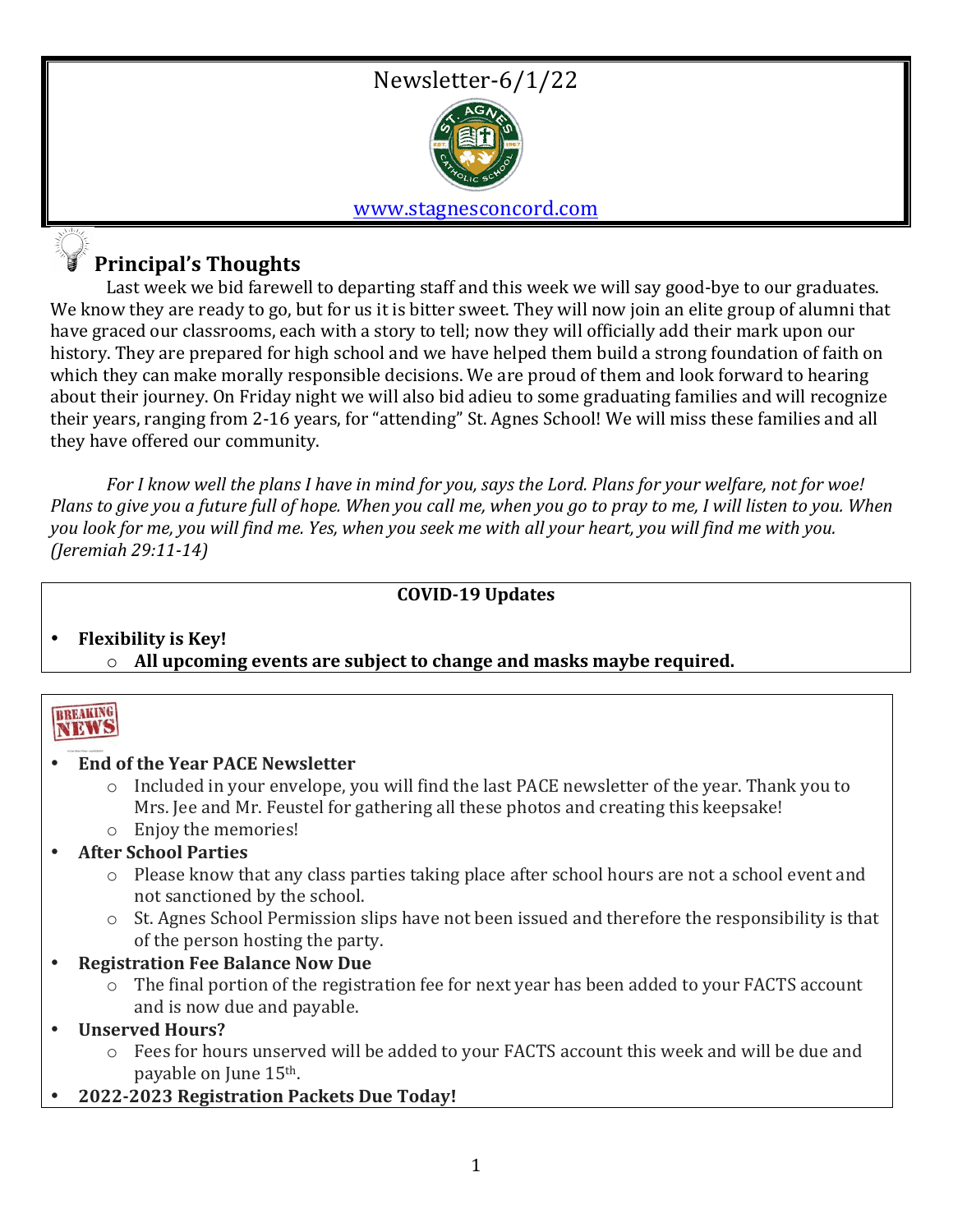# Newsletter-6/1/22



www.stagnesconcord.com



- **Parent Survey-PLEASE** 
	- $\circ$  Your thoughts matter! Please give us feedback by completing the following parent survey.
	- $\circ$  One hour toward your parent volunteer commitment will be credited to you.
	- $\circ$  Click on this link Parent Survey or type https://forms.gle/UZnNgL2Rq8WaqFx66

#### • **End of Year Accounting**

 $\circ$  All monies owed (except volunteer non-fulfillment fees) are due and payable by June 1<sup>st</sup> in order for your child to receive their report card.

#### • **Safe Environment Training Due?**

- $\circ$  Any volunteers or field trip chaperones need proof of current training.
- $\circ$  Has your training expired? Please check the Virtus site for the date of the most recent training you have completed. Certificates expire after 3 years.
- $\circ$  Summer will be a great time to complete this task!

#### **COME HAVE A MONUMENTAL TIME!**

- $\circ$  Vacation Bible Camp at St. Bonaventure is 3 weeks away and they are in desperate need of adult leaders.
- $\circ$  Camp is the week of June 13-17 and will be the first in-person camp since 2019!
- $\circ$  If you are available that week, please email Eileen Limberg at St. Bonaventure.
- $\circ$  These hours would be counted as parish hours on the Parent Volunteer Signup Genius.

#### **St. Agnes CYO Basketball needs you!**

- $\circ$  We're seeking three (or more) volunteers for open roles: Game Day/Gym Monitor coordinator, Secretary (manage meeting agendas/minutes, administration), & Webmaster (SportsEngine)
- $\circ$  This is a great way to earn volunteer hours while supporting our parish youth basketball program
- $\circ$  Interested? Please email IP Zingmark/AD: jpzingmark@gmail.com or text 415.504.2579 to sign-up or for any questions!

#### **St. Agnes School Mission Statement**

**St. Agnes School, in partnership with the Catholic Schools in the Diocese of Oakland educate children in the Catholic faith and nurture their minds, bodies, and souls, inspiring them to live the Gospel of Jesus Christ, achieve their highest academic and creative potential, and actively serve and enrich the community.**